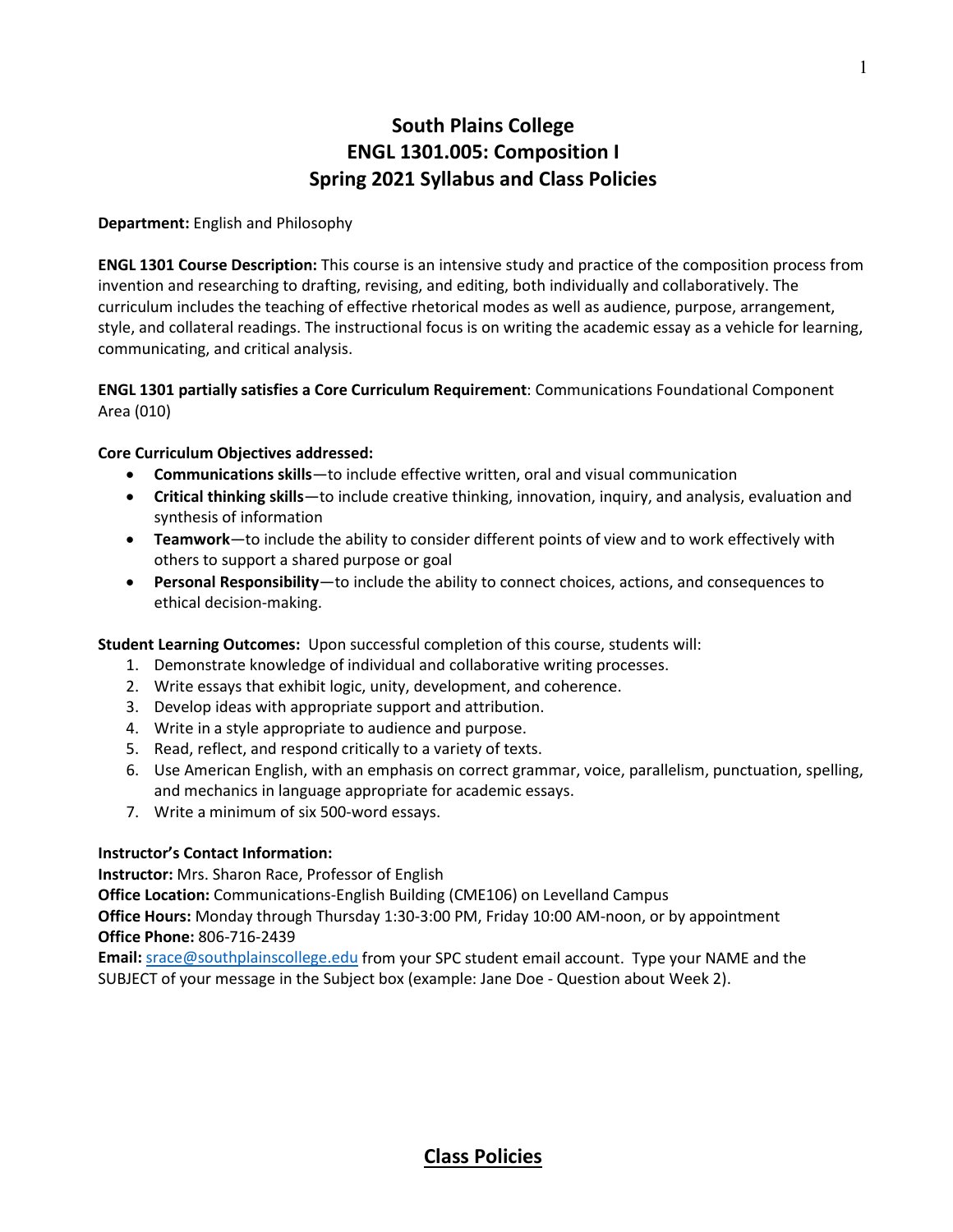## **Inclusive Access Course Materials: YOU DO NOT NEED TO PURCHASE A TEXTBOOK OR ACCESS CODE FOR THIS CLASS**

- **Textbook and Online Homework Lab:** The textbook (*College Writing Skills with Readings*, 10th edition) and online homework lab (*Connect*) for this course are available in digital form through the Inclusive Access textbook program at South Plains College. That means the e-book edition of our textbook and access to Connect are provided in Blackboard from the first day of class. The fee for the e-book and Connect are included in the fees for our course, so you do not need to buy a textbook or access code.
- **How to opt out of Inclusive Access:** As long as you meet the opt-out deadline, you may choose not to participate in the Inclusive Access program if you have a textbook from another source. If you opt out of Inclusive Access, you will also need to purchase access to Connect. To opt out of the Inclusive Access ebook/resources, locate the RedShelf tool in our Blackboard course and follow the instructions given there. Students who need assistance to opt out should contact me or the SPC Bookstore. After the twelfth class day, the Inclusive Access fee will be refunded to students who opt out.

**Materials:** You will need to print several documents for our course, so get a three-ring binder and some dividers to keep course materials organized.

**Required Computer and Internet Access:** To participate in this online course, you need access to a computer or laptop with reliable, fast internet access.

- Blackboard is designed to work best with **Mozilla Firefox** browser, so download this browser now and use it every time you access Blackboard to avoid many technical issues.
- Computer or internet connection problems may occur for you at some point this semester. **Understand that it is your responsibility to find alternate computers you may use to submit your work on time***.* Find your alternate resources **now;** do not wait until you suddenly need them! You can find computers and/or Wi-Fi in the following places:
	- o SPC Reese Campus Student Computer Lab (806-716-4666)
	- o SPC Levelland Campus Student Computer Lab (806-716-2179)
	- o SPC Levelland Campus Library Computer Lab (806-716-2299) this lab is open on Sundays also
	- o your local city library
	- o restaurants or cafes with free Wi-Fi
	- o neighbors or friends (line up at least three)

#### **Ebook/Connect Help:** <https://www.mheducation.com/highered/contact.html>

**Computer Help:** need help with your computer, laptop, email address, username/password?

- [helpdesk@southplainscollege.edu](mailto:helpdesk@southplainscollege.edu)
- 806-716-2600

#### **Blackboard Help:**

- 1. **Get Help by E-mail:** [blackboard@southplainscollege.edu](mailto:blackboard@southplainscollege.edu)
	- $\circ$  Be sure to include your full name, your instructor's name, the course and section you are enrolled in, and a detailed description of the problem.
	- o The **blackboard@southplainscollege.edu** account is monitored from 8:00 a.m. 10:00 p.m., Monday – Sunday.
	- $\circ$  You can expect a response within 24 hours by email; however, the average response time is less than one hour.
- **2. Get Help by Phone:** 806-716-2180 (available between 8 AM and 4 PM Monday through Friday, except on holidays)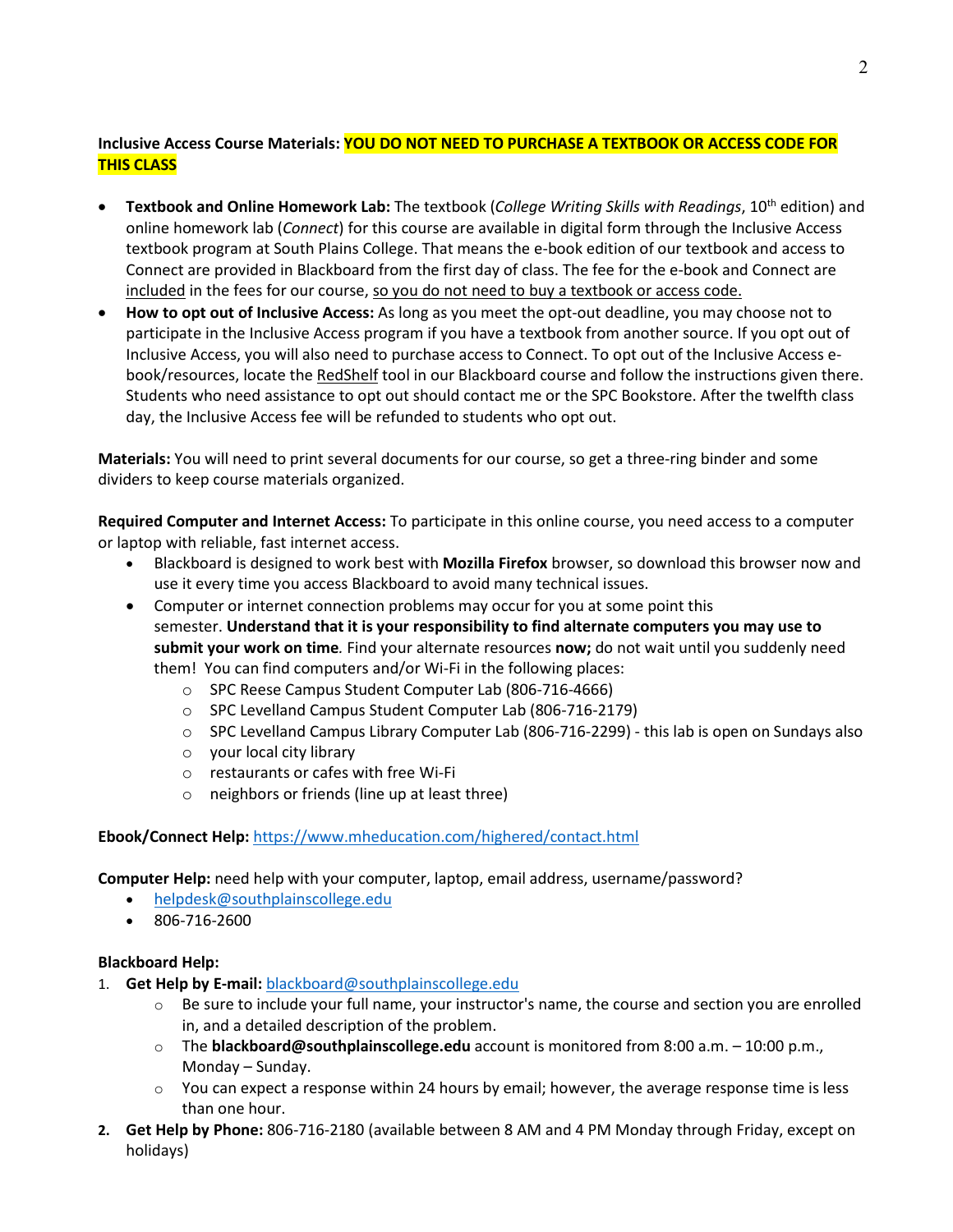3. **Get Help Online:** click on the **Help** link listed under the Course Tools menu.

### **Required Computer Software:**

- 1. *Internet Browser: Blackboard Learn* is designed to work best with the **Mozilla Firefox** browser. Blackboard experts do not recommend using Internet Explorer 8 or 9. Visit this website for a free download of the Mozilla Firefox browser: [http://www.mozilla.org/en-US/firefox/new/.](http://www.mozilla.org/en-US/firefox/new/) Mac users may use either Firefox or Safari--both seem to work well with Blackboard.
- 2. *Office 365: Word and PowerPoint*: You will need a good word processing program to create papers for this course. As a member of the SPC community, you have free access to Office 365. Office 365 provides online access to Microsoft Word, Microsoft Excel, Microsoft PowerPoint, and 1TB of free online storage with Microsoft OneDrive. You can use Office 365 online or install to your PC, Mac, or mobile device.
	- a. To access Office 365, go to [https://www.office.com](https://www.office.com/) and sign in with the following credentials: SPCusername@southplainscollege.edu and your SPC password.
	- b. You can then click the link for the individual application you want to use online, or click the install office link towards the top right to install the application to your computer.
- 3. *Adobe Reader:* Available to download **FREE** from this website: <http://www.adobe.com/products/reader.html>

**SPC Student Email Account:** If you haven't already, you must go ahead and activate your SPC student email account.

- Your SPC Email address is: **yourSPCusername@southplainscollege.edu** (ex. [jsmith1234@southplainscollege.edu\)](mailto:jsmith1234@southplainscollege.edu).
- Your student email password is the same as your Blackboard password. If you need help, call the SPC Help Desk at 806-716-2600.
- To access your SPC email account, log in to MySPC and click the **Unread Messages: South Plains College O365** link at the bottom of the page.
- You can also set up access to your SPC email account through mobile phone mail apps, such as default smartphone Mail app or the Outlook app.
- Check with the SPC Help Desk for assistance: 806-716-2600.

### **TURNITIN (where you submit papers in our Blackboard course):**

- TURNITIN is where papers are submitted and graded inside our Blackboard course.
- TURNITIN accepts files saved in the following formats: Microsoft Word, WordPerfect, Rich Text Format (.rtf file ending), and PDF. TURNITIN does NOT accept Microsoft Works documents. Do not submit Text documents (.txt file ending) because they will not retain the proper MLA formatting.
- Many students make the mistake of uploading a paper and thinking they are done. There is a second step, which is to confirm submission. If the second step isn't confirmed, the paper will not be submitted, and there will be no digital receipt.
- After you submit a paper to TURNITIN, you must immediately check your South Plains College e-mail account, including your junk, bulk, or deleted folders (it is sometimes filtered as spam) for the digital receipt email. If you do not see a digital receipt, then your submission was **not** likely received by TURNITIN, and you will need to resubmit your paper immediately.
- Without a digital receipt, you cannot prove that you submitted your paper before the deadline, and I don't accept late papers.
- Once your paper has been graded, click on the **View/Submit** link to view my comments and marks.

#### **Course Organization**:

• Click on **Weekly Assignments** in Blackboard to find your homework assignments, class handouts, lesson PowerPoints, and due dates.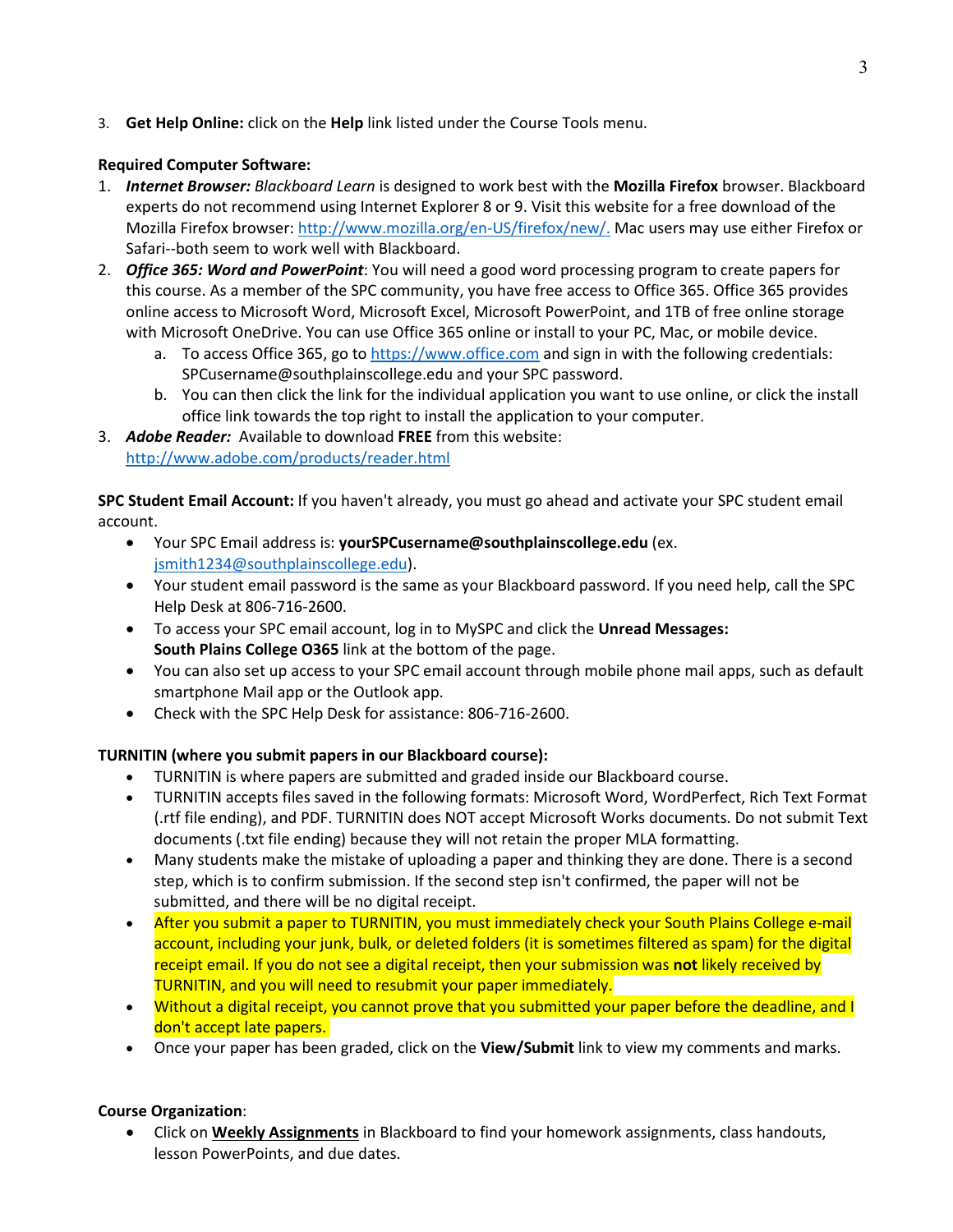• All weekly assignments are due before 9:00 AM each Monday morning unless otherwise noted.

**Student Learning Outcomes Assessment:** A pre- and post-test and/or a writing assignment rubric will be used to determine the extent of improvement that students have gained during the semester.

**Course Evaluation:** A (90-100), B (80-89), C (70-79), D (60-69), F (59 and below).

| <b>Grade Calculation:</b>     |                                   |
|-------------------------------|-----------------------------------|
| <b>Exemplification Essay:</b> | 10%                               |
| Process Essay:                | 10%                               |
| Cause/Effect Essay:           | 10%                               |
| Comparison/Contrast Essay:    | 10%                               |
| <b>Argument Essay:</b>        | 15%                               |
| Quizzes and Connect:          | 22% (4 lowest scores are dropped) |
| Midterm Exam:                 | 8%                                |
| Final Exam (Revision Essay)   | 15%                               |
| Total:                        |                                   |

**Optional Extra Credit:** earn up to three points to be added to the final grade. Details are in Blackboard.

**Grade Reports:** Click on the **My Grades** link in the Course Tools menu to view your scores and current grade. I recommend you do this weekly throughout the semester so you are always aware of your grade status.

#### **Late Work:** *I DO NOT ACCEPT LATE WORK*

- You do not receive credit for a late assignment, nor should you ask to take a quiz or exam or submit a paper after the deadline because you have had or do have computer problems. Do not wait until the night before to complete weekly assignments.
- Have alternate computer locations already lined up to use in case you have trouble with your own computer. Our Blackboard course is set up to prevent submission of late assignments, so be sure you complete and submit assignments before the deadline.
- You may make up a major assignment (essay/exam) only if you have contacted me prior to the deadline and do have a dire circumstance, such as a death in the family. But keep in mind that you normally have at least a week or more within to complete assignments. Plan ahead; if you have to be out of town or at work right when assignments are due, finish them early.

#### **Attendance Policy:**

- If you have not attended class before the twelfth class day, your access to the course will be blocked and the Registrar's Office will remove you from my class roster.
- Students who arrive after roll has been called will be marked tardy. Three tardies = one absence.
- After 6 absences, students are dropped from the course.
- Students who believe they have been exposed to COVID or are COVID-positive must email SPC's nurse DeEtte Edens, [dedens@southplainscollege.edu,](mailto:dedens@southplainscollege.edu) for instructions.
- Students who are required to quarantine per DeEtte Edens' instructions must contact me immediately to make a plan for keeping up with class while at home.
- Students with two or fewer absences and an "A" or "B" in the course are exempt from the final exam.

**How to withdraw from our course:** Dropping our class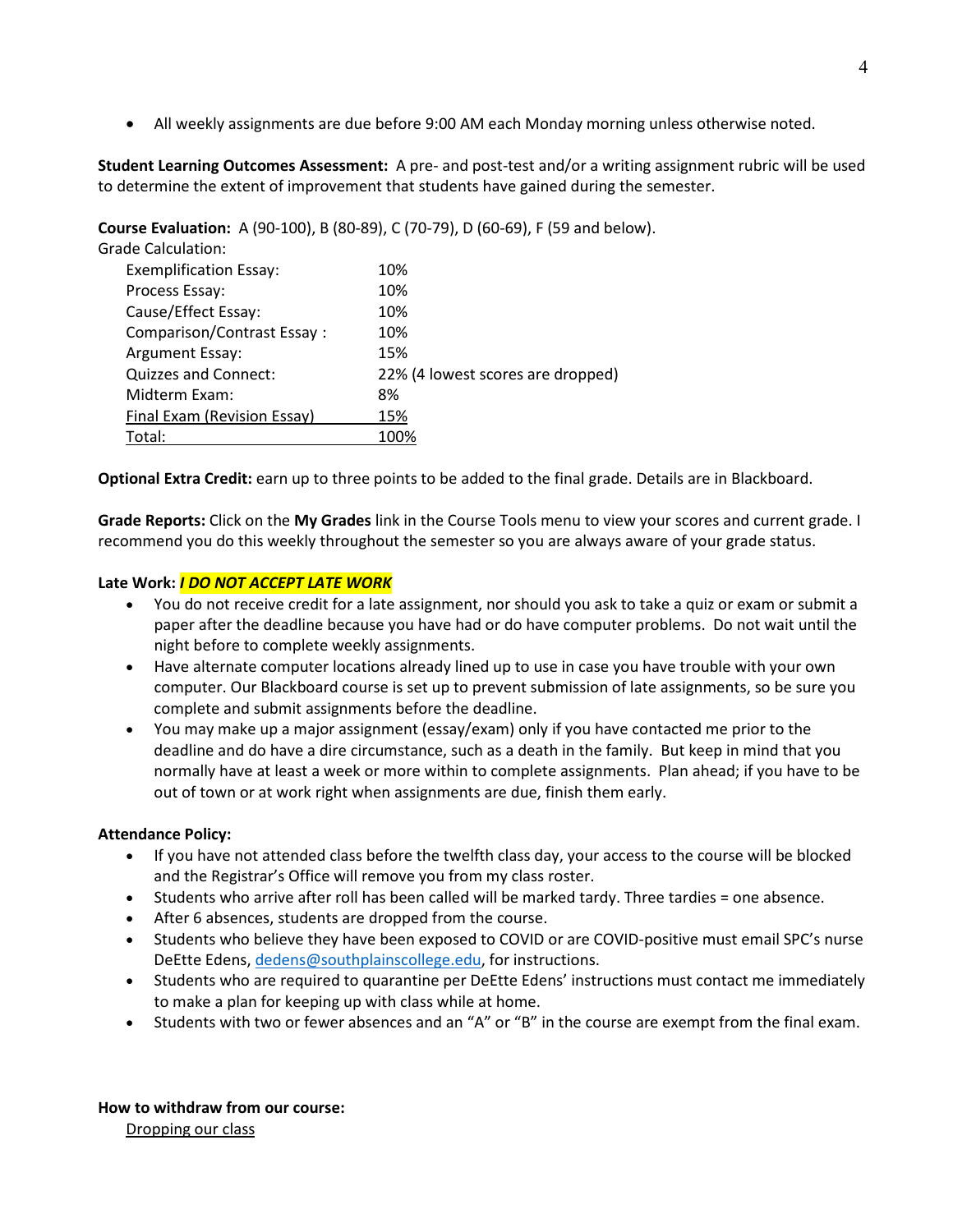- Before you withdraw from our class, please contact me or talk to your advisor. There may be a way for you to get back on track.
- Check the SPC Academic Calendar here to find out the last day to drop a course for this semester: <http://www.southplainscollege.edu/academiccalendar/index.php>
- To drop this class, fill out and submit this form online: [https://forms.office.com/Pages/ResponsePage.aspx?id=ZrGRbWrP6UWeIqAmJdCCqVjMnZs6h](https://forms.office.com/Pages/ResponsePage.aspx?id=ZrGRbWrP6UWeIqAmJdCCqVjMnZs6h15Nrs0pqCo_sElUODExTUFXS0JOODhJOTlYM0NEV1kzRk9GMSQlQCN0PWcu) [15Nrs0pqCo\\_sElUODExTUFXS0JOODhJOTlYM0NEV1kzRk9GMSQlQCN0PWcu](https://forms.office.com/Pages/ResponsePage.aspx?id=ZrGRbWrP6UWeIqAmJdCCqVjMnZs6h15Nrs0pqCo_sElUODExTUFXS0JOODhJOTlYM0NEV1kzRk9GMSQlQCN0PWcu)
- You are not required to obtain an instructor signature to drop. There will be no charge for drops for the fall or spring semesters.

#### Withdrawing from all classes

- If you wish to withdraw from all courses, initiate that process with the Advising Office. Schedule an appointment with an advisor by visiting [http://www.southplainscollege.edu/admission](http://www.southplainscollege.edu/admission-aid/advising/spcadvisors.php)[aid/advising/spcadvisors.php](http://www.southplainscollege.edu/admission-aid/advising/spcadvisors.php) or by calling 806-716-2366.
- For additional information regarding schedule changes, drops and withdrawals, [click here.](http://www.southplainscollege.edu/admission-aid/apply/schedulechanges.php)

Essays: Essays submitted for this class should be around 500-600 words and must be typed in MLA 8<sup>th</sup> edition format. Outlines and peer review assignments may be counted as part of an essay grade.

#### **Essay Assessment Guidelines:**

- Essays may earn grades ranging from A to F based on the grading scale below. The quality of each of the criteria determines the letter grade. Not every essay will fit a single grade's description completely. An essay's final grade may also include process assignments and drafts.
- Papers can take from one to two weeks to be graded; I will usually notify you through an Announcement when I have finished grading those written assignments.
- **MAJOR ERRORS are grade killers!** The major errors are fused sentences, comma splices, fragments, subject-verb agreement errors, pronoun-antecedent agreement errors, pronoun reference errors, three spelling/wrong word errors. Here's how major errors can affect your papers: if your paper has great content and contains no major errors, it could earn an A. Great content with one or two major errors would earn a B; great content with three or four major errors earns a C; five or six major errors drops it to a D; seven or more major errors receives a failing grade. In other words, don't let MAJOR ERRORS prevent your papers from earning the scores that your great content deserves!

### **"A" Essay (Superior)**

To earn an "A," a paper meets all of the criteria below:

- 1. The paper fulfills all the basic requirements of the assignment (for example, topic, purpose, length, format).
- 2. **Unity:** The paper states a clear thesis, all topic sentences strongly support the thesis, and body paragraphs are unified around their topic sentences. The essay conveys a clear purpose and is tailored to a distinctive audience.
- 3. **Support**: Body paragraphs contain abundant, fresh details and examples that provide specific, concrete, logical evidence. If sources are required, the paper accurately integrates and correctly documents credible source material to add insight, sophistication, and complexity to the paper's ideas.
- 4. **Coherence:** The organization of the paper is excellent and logical (emphatic order, chronological order, etc.), transitions are sophisticated, and the paper exhibits mastery of basic components (introduction, conclusion, and body paragraph structure).
- 5. **Sentence Skills:** The paper contains no major errors (fragment, fused sentence, comma splice, subjectverb agreement, pronoun reference or agreement, verb form) and is virtually free of other grammar, spelling, wrong word, punctuation, mechanical, or point of view errors. Word choice and sentence variety (simple, compound, complex) are effective and powerful.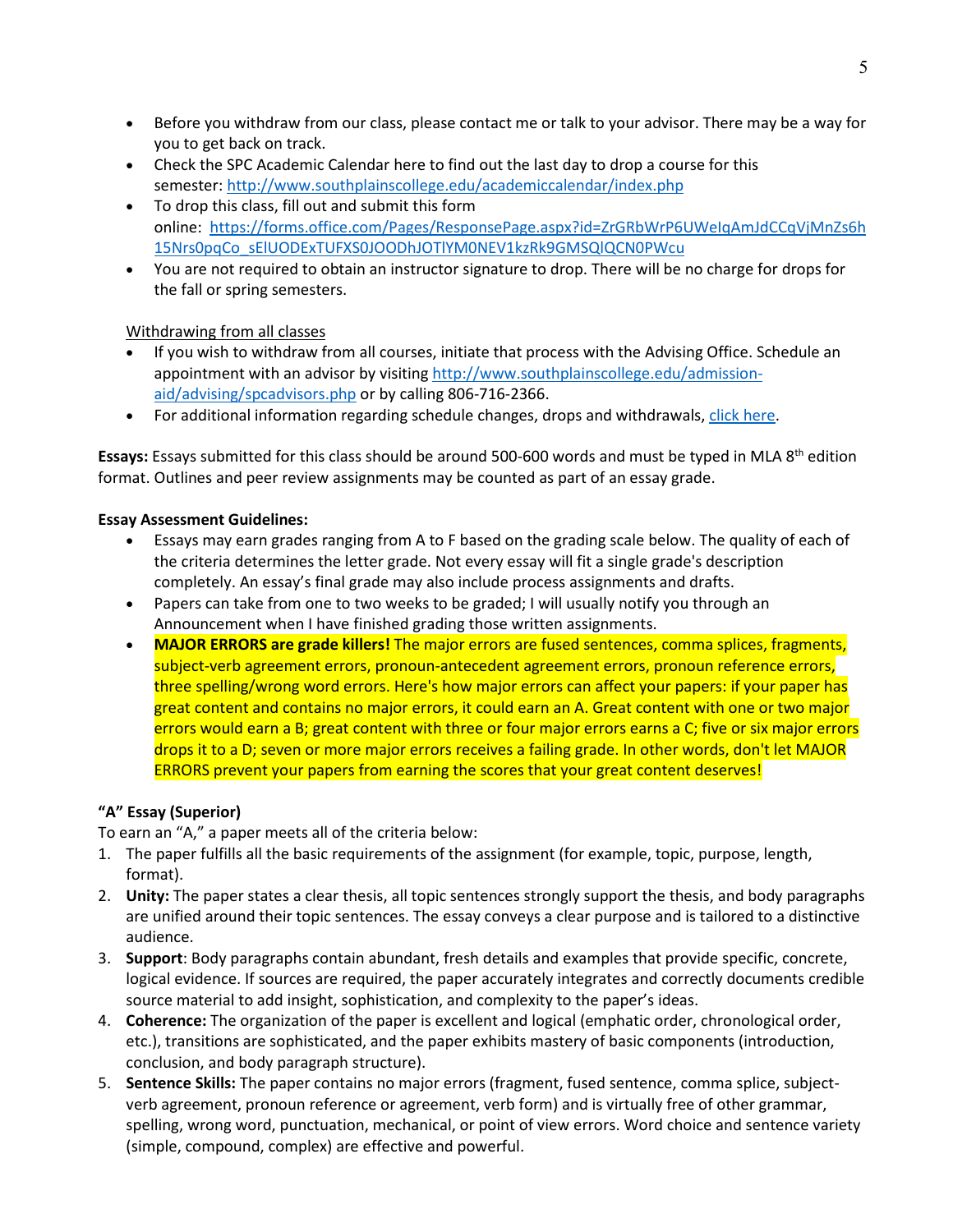#### **"B" Essay (Strong)**

To earn a "B," a paper meets all of the criteria below:

- 1. The paper fulfills all the basic requirements of the assignment (for example, topic, purpose, length, format).
- 2. **Unity:** The paper states a clear thesis, all topic sentences directly support the thesis, and body paragraphs display unity. The essay conveys good awareness of purpose and audience.
- 3. **Support**: Body paragraphs are well-developed with specific details, examples, and sound logic. If sources are required, the paper accurately uses and correctly documents credible source material to supplement its ideas.
- 4. **Coherence:** The organization of the paper is clear and helpful, transitions are helpful, and the paper exhibits strong basic components (introduction, conclusion, and body paragraph structure).
- 5. **Sentence Skills:** The paper contains no more than two major errors (fragment, fused sentence, comma splice, subject-verb agreement, pronoun reference or agreement, verb form) and very few other grammar, spelling, wrong word, punctuation, mechanical, or point of view errors. Word choice and sentence variety are strong.

#### **"C" Paper (Acceptable)**

To earn a "C," a paper meets all of the criteria below:

- 1. The paper fulfills all the basic requirements of the assignment (for example, topic, purpose, length, format).
- 2. **Unity:** A thesis is stated but may lack a strong claim or be obvious or predictable; topic sentences adequately support the thesis. One error in paragraph unity may occur. The essay's purpose and audience are adequately conveyed.
- 3. **Support**: Body paragraphs contain relevant details or logical reasons but need more specific examples/evidence. If sources are required, credible outside sources are usually integrated and cited correctly.
- 4. **Coherence:** Organization of ideas is satisfactory, transitions are logical, and the paper indicates competence in basic components (introduction, conclusion, and body paragraph structure).
- 5. **Sentence Skills:** The paper contains no more than four major errors (fragment, fused sentence, comma splice, subject-verb agreement, pronoun reference or agreement, verb form). Some other grammar, spelling, wrong word, punctuation, mechanical, or point of view errors are present but not distracting. Word choice and sentence variety are strong.

### **"D" Paper (Developing)**

To earn a "D," a paper will exhibit *one or more* of the weaknesses below:

- 1. The paper only partially fulfills one or more of the basic requirements of the assignment (for example, topic, purpose, length, format).
- 2. **Unity:** The thesis may announce the topic but no claim, contain more than one idea, or be too vague, too broad, or too narrow. Topic sentences are not tied to the thesis. Two errors in paragraph unity may occur. Essay conveys little awareness of audience or purpose.
- 3. **Support**: Details are sparse or vague and consist of generalizations, clichés, or repetition. If applicable, sources are insufficient and/or not always integrated or cited correctly.
- 4. **Coherence:** Organization is attempted but disjointed or confusing; transitions are sparse. The paper indicates awareness of but not competence in basic components (introduction, conclusion, and body paragraph structure).
- 5. **Sentence Skills:** The paper contains no more than six major errors (fragment, fused sentence, comma splice, subject-verb agreement, pronoun reference or agreement, verb form). Several other grammar, spelling, wrong word, punctuation, mechanical, or point of view errors distract from the content. Informal word choices occur with little or no variety in sentence type and length.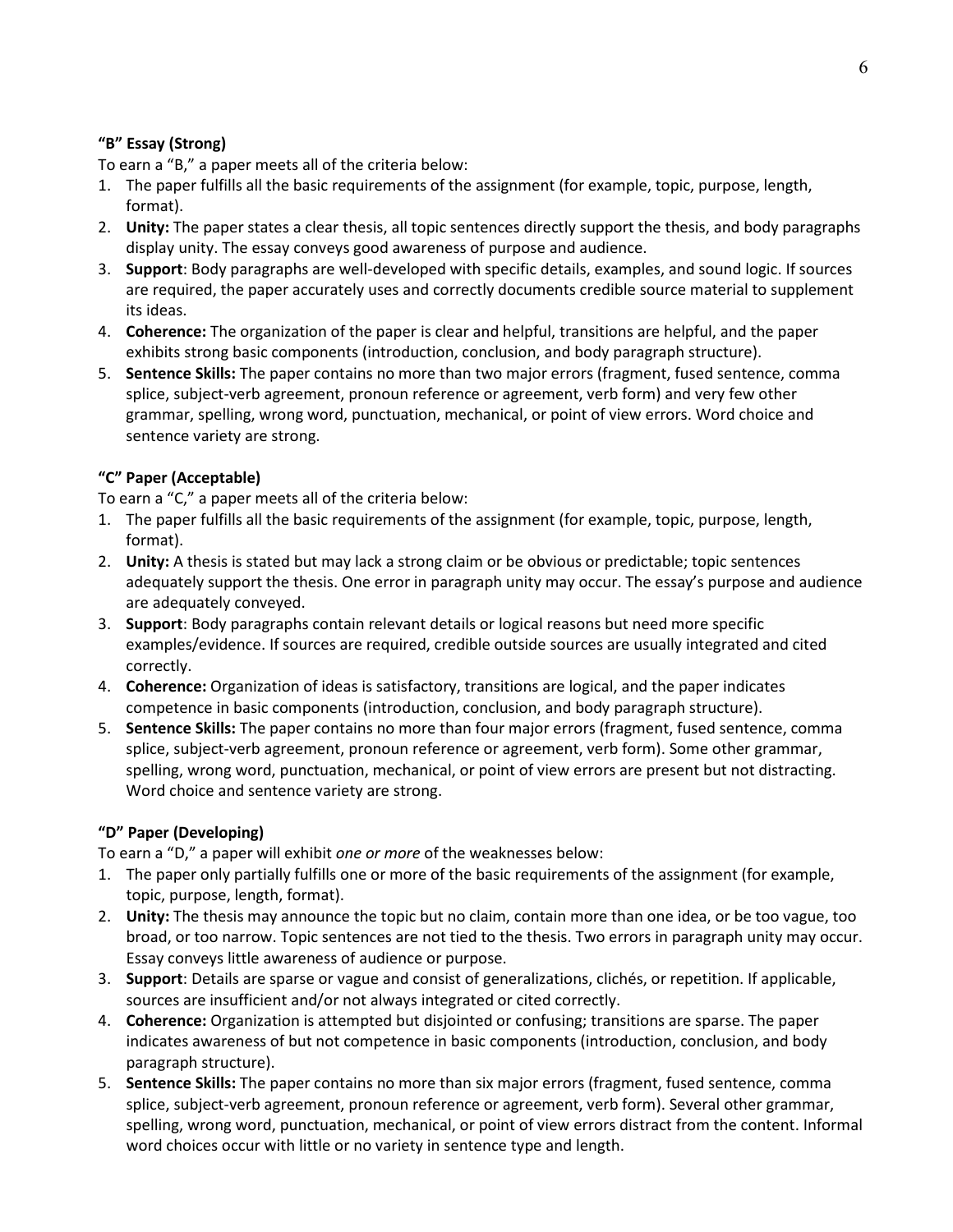#### **"F" Paper (Unacceptable)**

To earn an "F," a paper will exhibit *one or more* of the weaknesses below:

- 1. The paper fails to fulfill one or more of the basic requirements of the assignment (for example, topic, purpose, length, format).
- 2. **Unity:** The thesis is illogical, incomplete, or missing, so the essay lacks focus on one central idea. Topic sentences are missing, so body paragraphs lack unity. The essay ignores the purpose and audience.
- 3. **Support**: Details are illogical, irrelevant, or missing from body paragraphs. If sources are required, the paper fails to use sources, does not meet the minimum source requirements, uses source material inaccurately, uses sources that are not credible, fails to document fully or correctly, and/or includes plagiarism.
- 4. **Coherence:** Organization is incoherent, transitions are missing or illogical, or the paper indicates lack of competence in basic paper components (for example, lack of introduction and/or conclusion, lack of paragraphing).
- 5. **Sentence Skills:** Seven or more major errors (fragment, fused sentence, comma splice, subject-verb agreement, pronoun reference or agreement, verb form) occur with numerous other grammar, spelling, wrong word, punctuation, mechanical, or point of view errors. Word choice is often inaccurate, immature, or inappropriate. Multiple sentence structure/syntax errors make the paper difficult or almost impossible to read. If one type or a combination of types of errors, regardless of whether they are major or minor, seriously affects the readability of a paper, it will receive an "F."

**Plagiarism and Cheating:** Students are expected to do their own work on all projects, quizzes, assignments, and papers. Failure to comply with this policy will result in an F for the assignment and can result in an F for the course if circumstances warrant. According to the *SPC General Catalog*: "Complete honesty is required of the student in the presentation of any and all phases of course work. This idea applies to quizzes of whatever length as well to final examinations, to daily reports, and to term papers."

- **Plagiarism:** "Offering the work of another as one's own, without proper acknowledgements, is plagiarism; therefore, any student who fails to give credit for quotations or essentially identical expression of material taken from books, encyclopedias, magazines, and other reference works, or from the themes, reports, or other writings of a fellow student [or another person] is guilty of plagiarism" (General Catalog). Some examples of plagiarism are not writing your own papers; copying parts of your papers from others'; not giving proper credit for source information; not quoting, paraphrasing, or summarizing source material correctly; or not using proper MLA documentation.
- **Cheating:** "Dishonesty of any kind on examinations or on written assignments, illegal possession of examinations, the use of unauthorized notes during an examination, obtaining information during an examination from the textbook, or from the examination paper of another students, assisting others to cheat, alteration of grade reports, illegal entry or unauthorized presence in an office are examples of cheating" (General Catalog). Some example of cheating are copying responses from another student's paper or quiz, allowing someone else to take a quiz or exam for you, or receiving help from someone else to complete any quiz, test, or written assignment.
- DO NOT RECYCLE OLD PAPERS FOR THIS CLASS: You may not submit the same or a revised version of a paper you wrote previously for this or another class. In other words, you will be expected to write new, original papers for each written assignment you complete this semester.
- TURNITIN will generate a similarity report for each of your papers and can reveal if parts have been plagiarized.

*If you are involved in cheating or plagiarism on exams, quizzes, papers, or assignments, you will receive a point deduction or a zero for the assignment or be dropped from the course with the grade of "F" or "X" at my discretion.*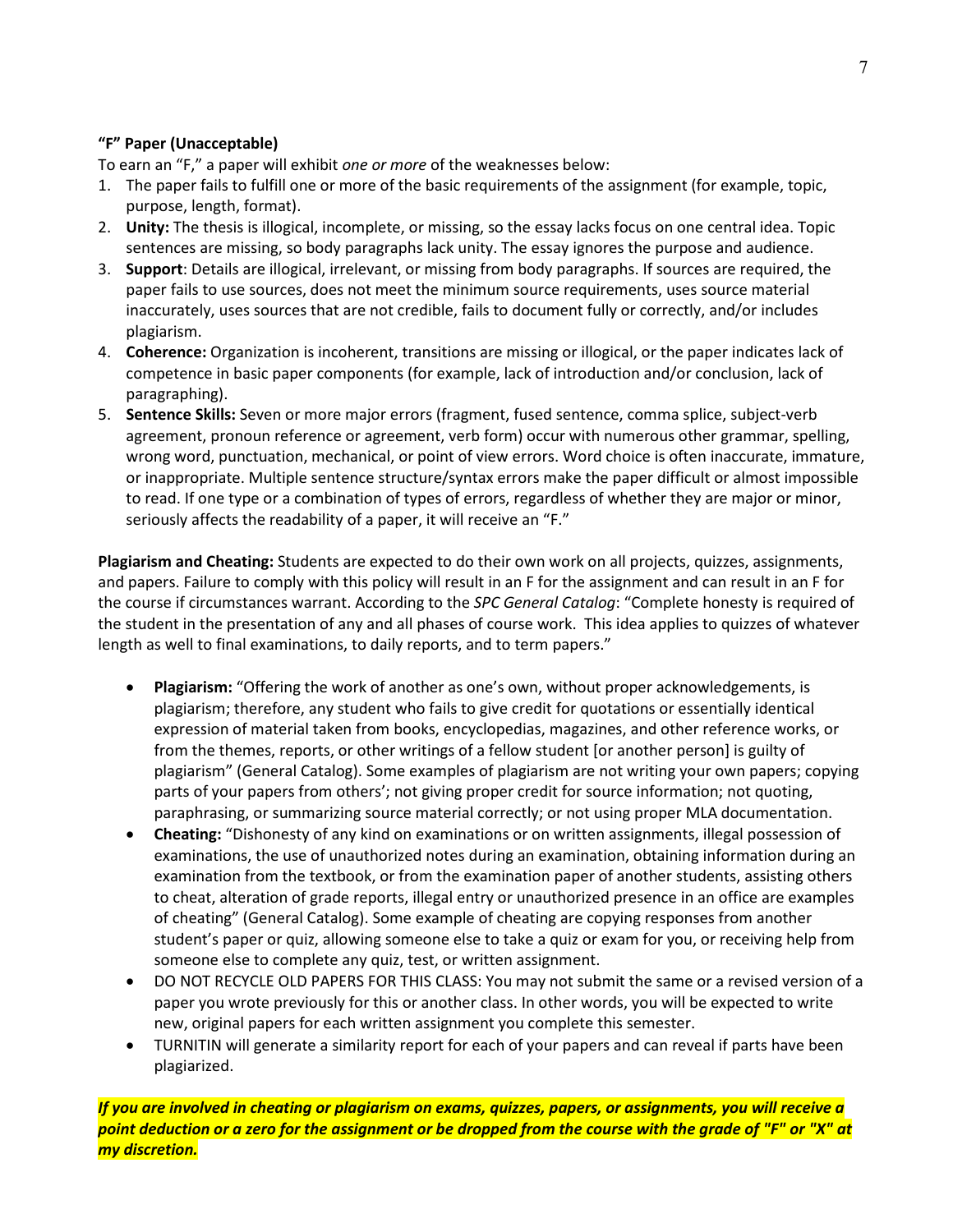**Student Code of Conduct Policy**: Any successful learning experience requires mutual respect on the part of the student and the instructor. Neither instructor nor student should be subject to others' behavior that is rude, disruptive, intimidating, aggressive, or demeaning**.** Student conduct that disrupts the learning process or is deemed disrespectful or threatening shall not be tolerated and may lead to disciplinary action and/or removal from class.

- Communicate—if you do not understand the assignment, call or email me a message, but do so in a timely fashion. Do not wait to call or email the day or night before the assignment is due. I am usually able to respond to e-mails within 24 hours, except on weekends and holidays.
- Be Respectful—Be courteous in all your online communication. Treat others in communication as you wish to be treated. Students who display rude or confrontational behavior will be permanently blocked from the course.
- Be Conscientious—give yourself enough time to do each assignment. Waiting until the last minute to take a quiz or exam or write a paper will increase your stress and not produce the best results.
- Be Studious—realize that internet courses require a great deal of self-discipline, organization, and selfmotivation. Set aside times each week that you "attend" your internet class. If you plan to "attend" this class only to take quizzes or exams, you will not do as well as you desire. I recommend you access our Blackboard course and work on assignments daily Monday through Thursday.

**Disability Statement:** Students with disabilities, including but not limited to physical, psychiatric, or learning disabilities, who wish to request accommodations in this class should notify the Disability Services Office early in the semester so that the appropriate arrangements may be made. In accordance with federal law, a student requesting accommodations must provide acceptable documentation of his/her disability to the Disability Services Office. For more information, call or visit the Disability Services Office at Levelland (Student Health & Wellness Office) 806-716-2577, Reese Center (Building 8) 806-716-4675, or Plainview Center (Main Office) 806-716-4302 or 806-296-9611.

**Title IX Pregnancy Accommodations Statement:** If you are pregnant, or have given birth within six months, under Title IX you have a right to reasonable accommodations to help continue your education. To activate accommodations, you must submit a Title IX pregnancy accommodations request, along with specific medical documentation, to the Director of Health and Wellness. Once approved, notification will be sent to the student and instructors. It is the student's responsibility to work with the instructor to arrange accommodations. Contact Crystal Gilster, Director of Health and Wellness at 806-716-2362, or email [cgilster@southplainscollege.edu](mailto:cgilster@southplainscollege.edu) for assistance.

**Nondiscrimination Policy:** The instructor will do his or her best not to discriminate on the basis of age, color, disability, ethnic background, gender, national origin, race, religion, sexual orientation, or veteran status.

**Diversity Policy:** In this class, the instructor will endeavor to establish and support an environment that values and nurtures individual and group differences and encourages engagement and interaction. Understanding and respecting multiple experiences and perspectives will serve to challenge and stimulate all participants to learn about others, about the larger world, and about themselves.

**Health and Wellness**: Any student needing individual counseling for issues such as depression, anxiety, adjustment to college, stress management, and substance abuse may visit the Health and Wellness Center to chat, confidentially, with licensed mental health professionals who provide services free of charge to current SPC students. Call or visit on Levelland Campus 806-716-2529 from 8:00 am – 4:00 pm. Students wanting to set up a counseling session will have an option to be seen face-to-face or teleconference session via Doxy.me or Zoom platform. Both students and Health and Wellness employees will wear a mask during face-to-face